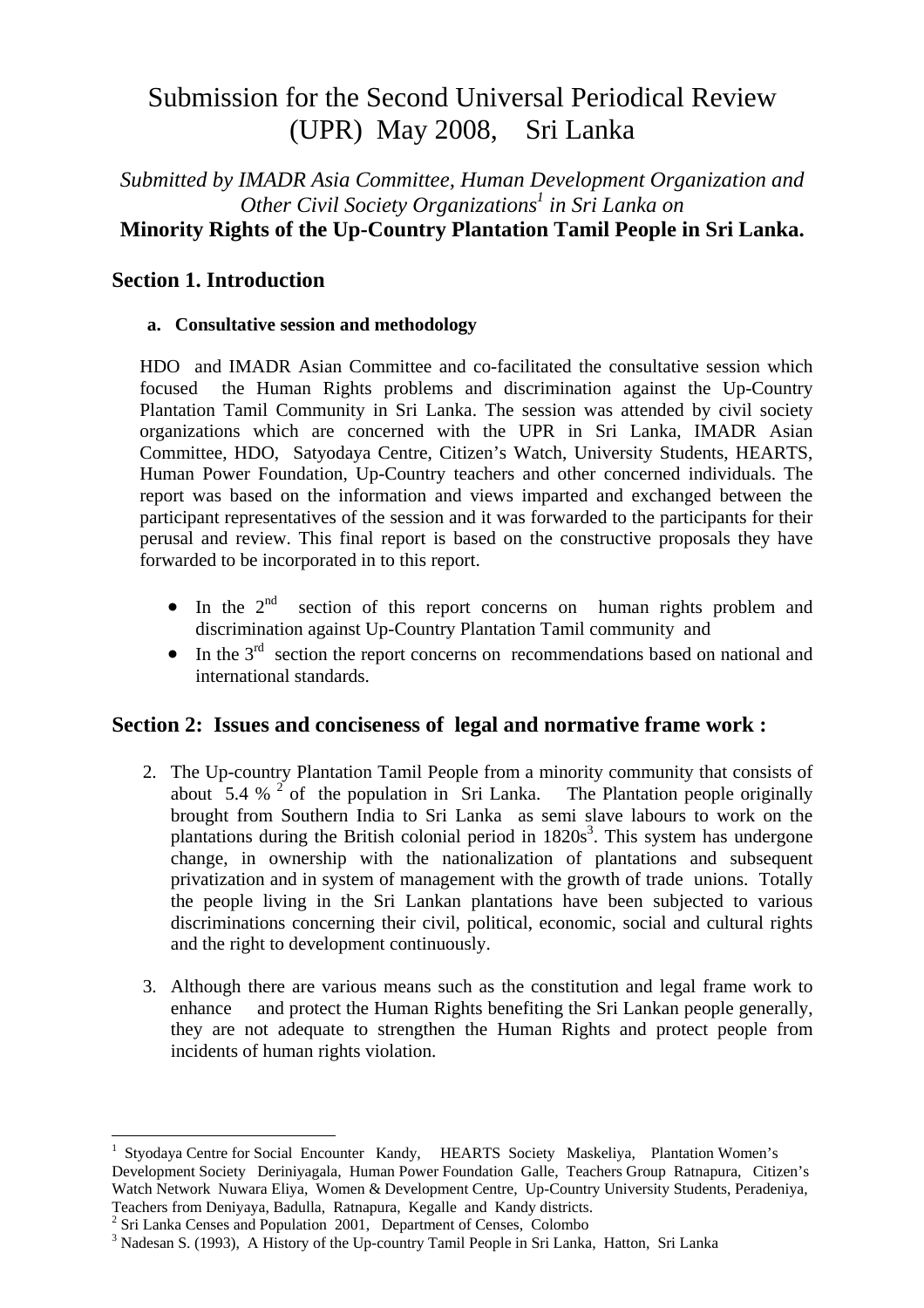- 4. As per 2001 census the plantation people are 5.4 % of the total population of Sri Lanka, and with those out side the plantation it is over 6%. This report refers to the Human Rights situation of the Up-Country Tamil people who are both within and out side the plantation sector.
- 5. Although the Citizenship Act 35 of 2003 to grant citizenship to stateless persons of Indian origin (Plantation Tamils) is a step forward, many of about  $200,000$  persons<sup>4</sup> who were registered citizens under this Act and those who were granted citizenship under other Acts face difficulty with the respective Authorities starting from the Grama Seva Officer denying them the right to have their names registered in the voters list. These Officers demand the applicants to produce citizenship certificates. While many of those who were registered under the previous Acts lost their citizenship certificates during the 1983 ethnic riot, under Act No 35 of 2003 certificate of citizenship was not granted. In nature it was a general declaration. This is violation of their fundamental Human Rights.
	- *6.* In the context of the on going ethnic conflict the Up-country Tamil youths being arrested and detained under the Prevention of Terrorism Act continues. Many of those arrests and detentions are attributed to the arrested persons' inability to prove their identity by producing their National Identity cards. In the meantime the problem faced by these people has its root in the absence of a proper mechanism in the plantation where most them were born. This situation leads to their inability to freely move about even to get a job out side the plantation. This is denial of their right to free movement and employment*.(Virakesari News Paper 01/12/2007, 05/12/2007, Sudar Oli News Paper 05 /12/2007, Thinakaran NewsPapper 05/12/2007)*
	- 7. Tamil though has been recognized as an official language in Sri Lanka and implemented in the northern and eastern provinces, in the Up-country plantation areas where Tamils live, the departments and other government institutions including the District Secretariats, Divisional Secretariats, post offices and police stations, do not have adequate Tamil Officers. As a result of this the Tamil People experience difficulty in complain in police, having their births, deaths or marriages registered or obtaining certificates as well as having their other day today business transacted. Officers who know only Sinhalese are unable to understand the Tamil names and therefore they write the Tamil names incorrectly. This leads to the people's difficulty in applying for refund of their EPF and ETF benefits. This situation raises a serious question about the respect to their language right.
	- 8. There is growing poverty among the plantation people. The year 2002 recorded it to be 7% above the national level in the plantation sector where 5% of the total population of Sri Lanka live. Their development has been frozen and their welfare has been neglected for a long period of time (World Bank -  $2007$ )<sup>5</sup>. While 30% of those in the plantation sector are poverty stricken on 13% are in receipt of state welfare assistance. Sri Lanka is a partner of the Millennium Development Goals relating to poverty alleviation targets. Therefore an inclusive and transparent program is essential. Right to Up-country plantation people as well for development and in the general institutional structure under Millennium Development Goal is undeniable.

 $\overline{a}$ 4 UNHCR, Focus on Protection, Oct. 2004, Colombo

<sup>&</sup>lt;sup>5</sup> World Bank (2007), Sri Lanka Poverty Assessment, Colombo, Sri Lanka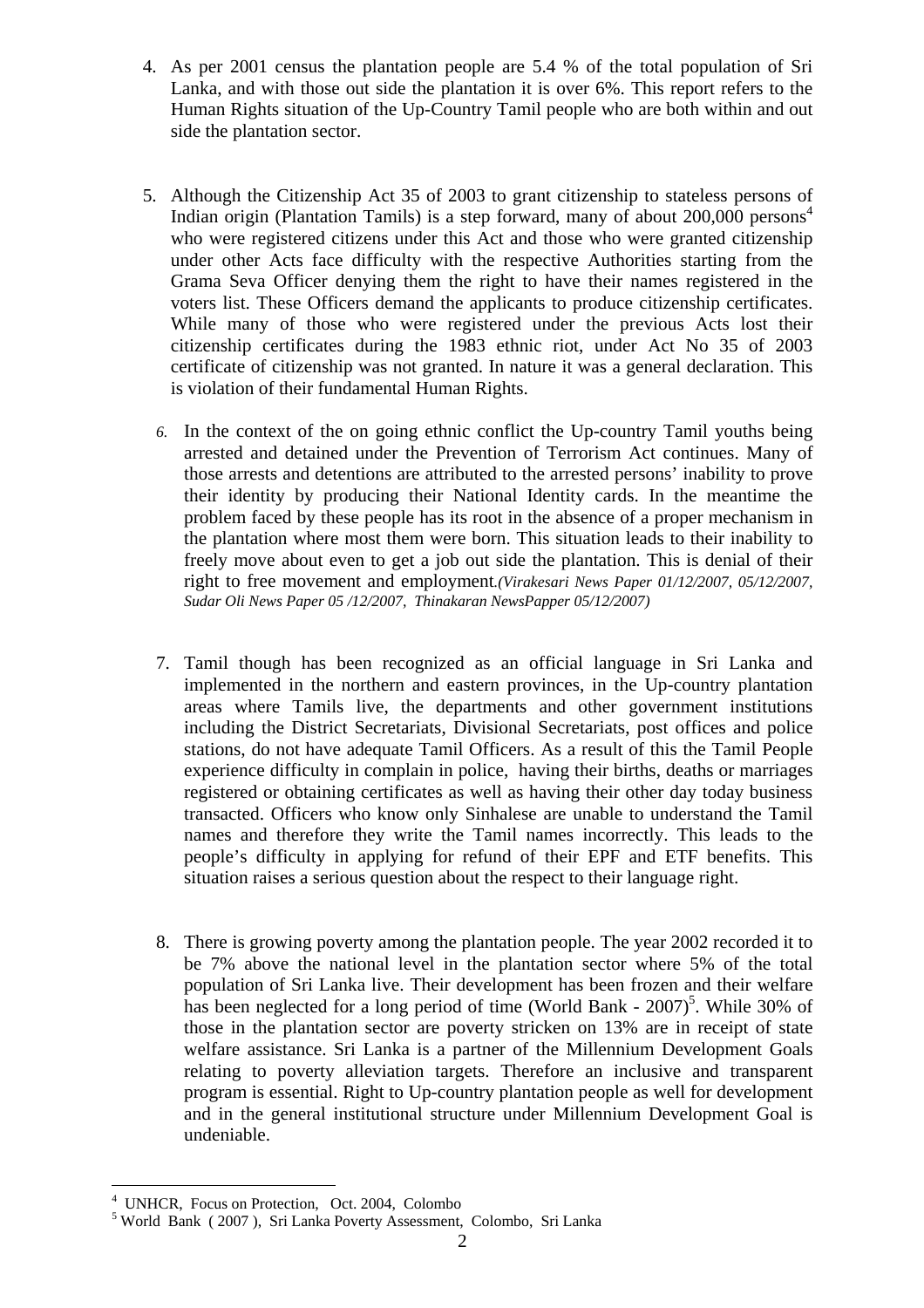- 9. Since re-privatization the plantations are being managed by 20 private companies<sup>6</sup>, and the wages and service welfare activities are being determined under a Collective Agreement signed between plantation trade unions and the employers' federation, with the labour department remaining in an approver capacity. It is noteworthy that a low level state intervention is an obstacle to upholding the rights of the workers. This is in contravention of the ILO convention. Due to the Collective Agreement which is operational for 2 years since signed, the workers are unable to have their wage hiked with every point raised in the cost of living in the intervening period. This system does not contain any arrangement for relief in the intervening period either. ICESR rights are observed in breach as far as the plantation sector is concerned. Further, in spite of their century long service they are paid daily wage and there is no action whatever to place them a under a monthly wage system.
- 10. Some estates managed by JEDB and SLSPC are not well maintained. The land on those estates is being given out on sub lease and the social welfare of the workers on those plantations are neglected. This situation poses a substantial threat to the right of the workers and their future generations to life. Such abandonment of the estates and the land being sub leased cause unemployment among the workers and as a result they lose their regular income and pushed in to poverty. This affects their children's right to education and health as well. From this it is apparent that the Millennium Development Goals, fundamental rights and ILO convention are being violated.
- 11. Compared with the other sectors, there is a low literacy rate in the Up-country plantation sector. In the 2003s and 2004s the rural male literacy rate was 94.7% while it was 88.3% in the plantation sector. While the rural female literacy rate was 91.1% in the plantation sector it was 74.7% (World Bank 2007). Poverty in the plantation sector can be attributed to low or lack of literacy. As per main literacy rate indicators, plantation sector is most backward in this respect. 37% of the plantation children are engaged in child labour and most exploited. But as far as the rural sector is concerned the rate of child exploitation is 14%. These statistics reveal that the education related resources and opportunities are scarce to the plantation community. In the meantime it relates to the shortfall in the implementation of International Covenants such as CRC, ICERC and CERD in relation to child rights.
- 12. Right to health is another serious problem faced by the plantation community. As per 2003/4 survey done on the plantation health system, 63.4%<sup>7</sup> of the plantation people continue to live in lines. The way that these lines have been designed does not conform to the requirement where a healthy living is concerned for the inhabitants. 30% of the children have low birth Wight and 40% of them children are stunted and underweight. This unsatisfactory state of affairs bears testimony to the absence or poor basic health facilities in the plantation sector.
- 13. In the company managed plantations, Plantation Human Development Trust have been established to look into the social welfare condition of the plantation workers. Although various activities of these Trust are efficient, the method adopted in family planning for the plantation women raises doubts about the reproductive rights of the plantation women. It is reported that on many plantations the women are involved in compulsory family planning<sup>8</sup>. The women are taken to the clinics

 $\overline{a}$ 

<sup>&</sup>lt;sup>6</sup> Program Support Group, (2004), Status of Workers Housing in Plantations, Colombo.

<sup>&</sup>lt;sup>7</sup> Central Bank of Sri Lanka, (2005), The Consumer Finances & Socio Economic Survey Report 2003/04,

Colombo.

 $8$  Home for Human Rights (2003), Beyond The Wall, Quarterly Journal, Colombo.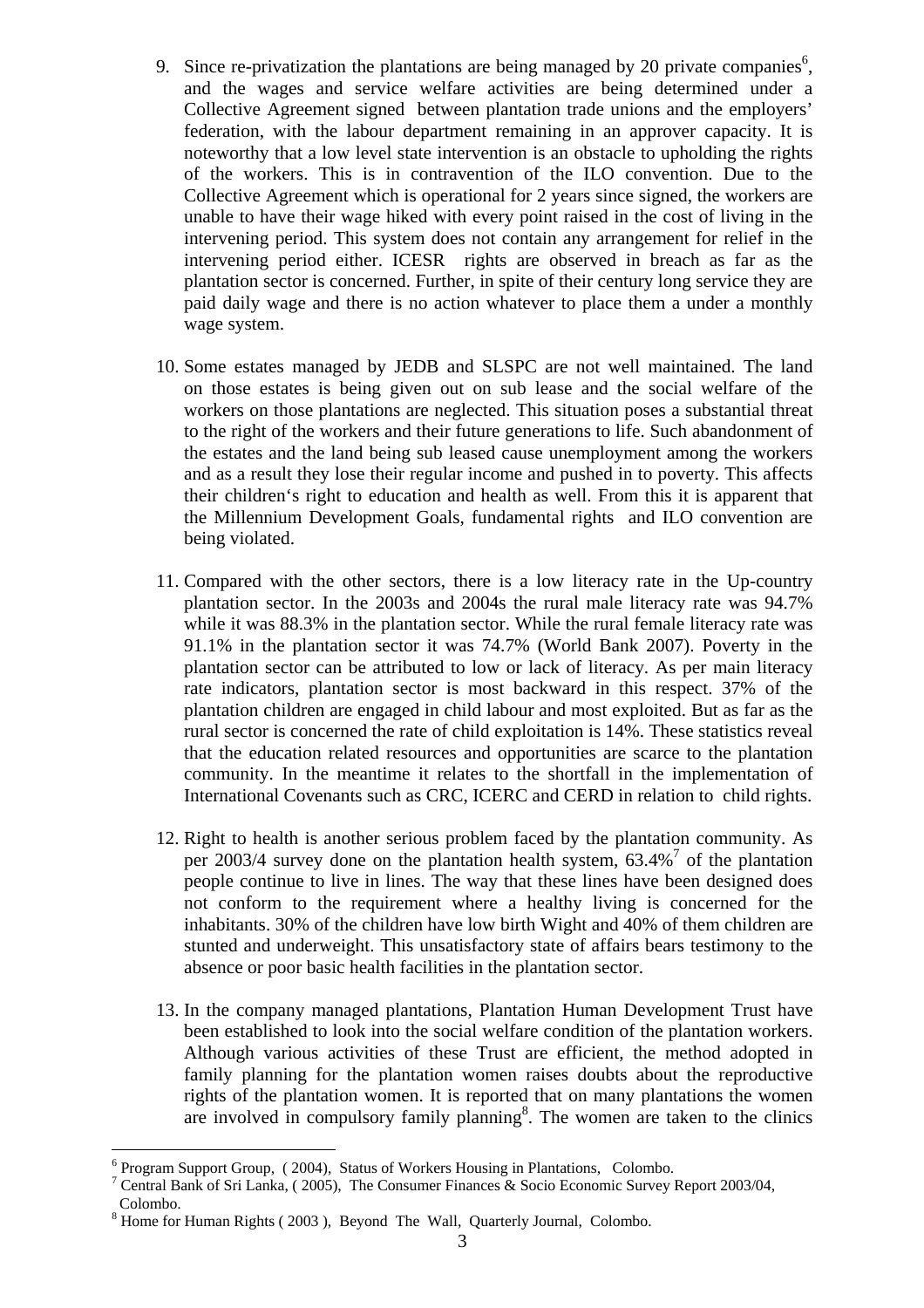for surgery in lorries and brought back also in the lorry after surgery. The officers concerned take advantage of the prevailing low literacy rate among the plantation women, to keep the latter from choosing between a safe and temporary method and sterilization on a permanent basis. It has to be noted that the women's right to reproduction is violated.

## **Section 3: Recommendations:**

- 14. Constitutional Amendment and administrative reforms are necessary to ensure that the Up-country Tamil people are not discriminated on the basis of citizenship (ICERD Concluding Observation 2001); administrative officers given appropriate instructions on the law governing the aspect of voting rights of the hill country people and the plantation community is meaningfully absorbed into the state administrative system.
- 15. A separate Minority Rights Commission be established for the minority communities and the Up-Country people with Tamil speaking officers or a separate Unit added to the Human Rights Commission of Sri Lanka with Tamil officers and branches in the Up-Country areas to monitor and resolve the issues of human rights violation of these people.
- 16. A mechanism be in place for the use of Tamil language in state institutions and other public places.
- 17. Government of Sri Lanka should give immediate attention to creating a structure which will ensure the development of the plantation community within the Millennium Development Goal target. A speedy development project be Implemented through Up- Country Plantation Development Authority and through the budget and with International Development funding and other agencies.
- 18. Either a monthly wage system be introduced or Cost Of Living allowance paid to the plantation including private owned estate workers as per increase in the cost of living.
- 19. An institution be introduced to monitor the efficient and viable functioning of the plantations and share of profit be given to the plantation workers who toil for the development of the industry.
- 20. Plantation Health service be absorbed into the national stream in order to make it efficient and effective service oriented.
- 21. Plantation education sector be enhanced with human and physical resources distributed on the basis of Positive Decimation scheme.

Human Development Organization *(Accredited for the WCAR) &*  IMADR Asia Committee, ( *IMADR is a Consultative Organization)*  P.O. Box. 171 Kandy 20000 Sri Lanka.